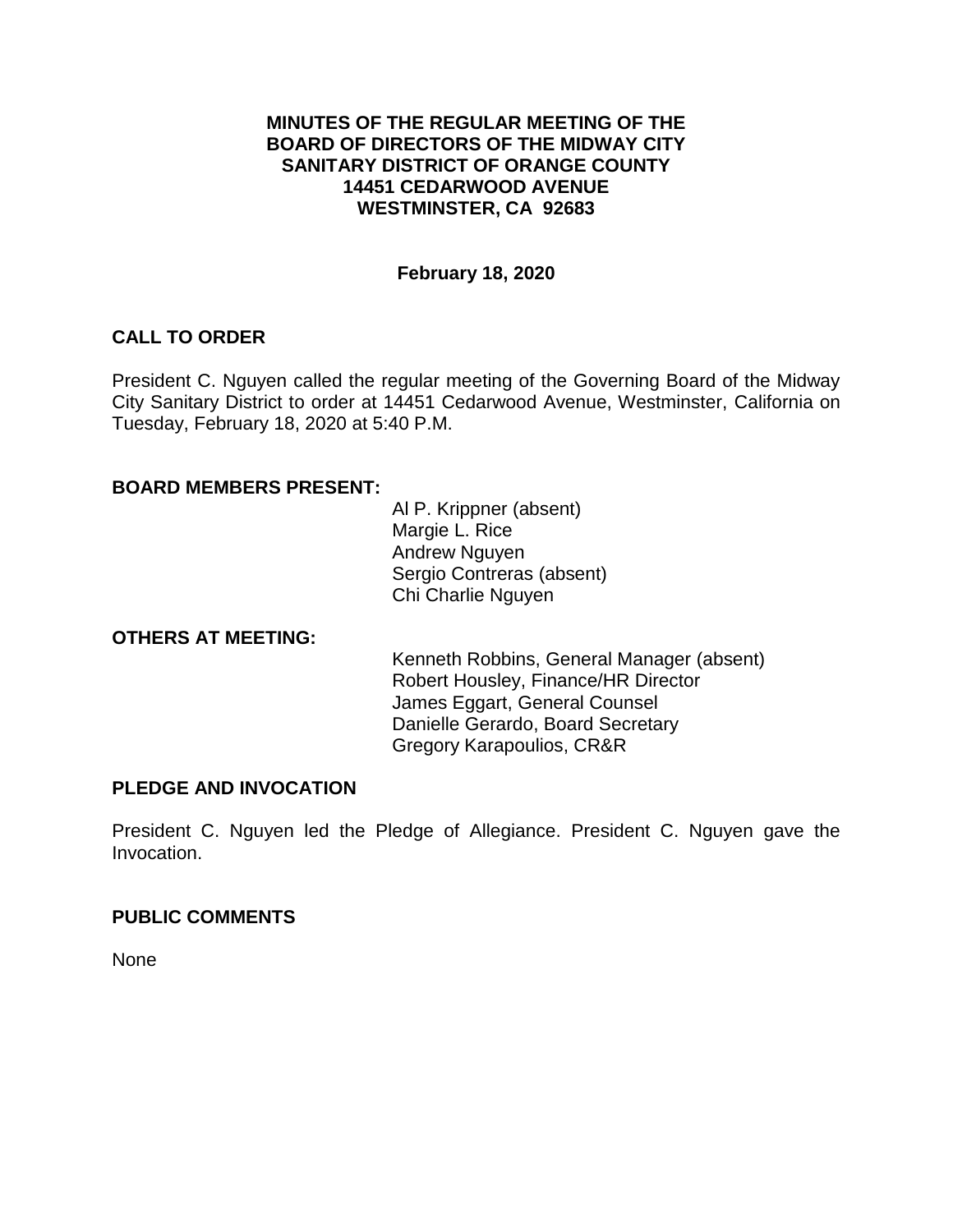# **APPROVAL OF THE MINUTES OF THE REGULAR MEETING OF FEBRUARY 4, 2020**

A motion was made by Director A. Nguyen, seconded by Director M. Rice, to approve the minutes of the regular meeting of February 4, 2020. The motion was approved by the following 3-0 vote:

AYES: A. Nguyen, C. Nguyen and M. Rice NAYS: ABSTAIN: ABSENT: S. Contreras, A. Krippner

## **APPROVAL OF EXPENDITURES**

## A. Demands in the amount of \$ 270,395.75

| #  | CK #  | Date | <b>AMOUNT</b> | <b>VENDOR</b>                                                    | <b>MEMO</b>                                                      |
|----|-------|------|---------------|------------------------------------------------------------------|------------------------------------------------------------------|
| -1 |       |      |               | <b>CHECKS:</b>                                                   |                                                                  |
| 2  | 11173 | 2/4  | \$            | 1,153.48 Frontier Communications                                 | District Office Phones & Lift Stations for January 2020          |
| 3  | 11174 | 2/4  | \$            | 4,244.37 Southern California Edison                              | District Offices, CNG Station and Lift Stations for January 2020 |
| 4  | 11175 | 2/4  | \$            | 1,151.92 Standard Insurance Company                              | Life Insurance & AD&D Premium Coverage for February 2020         |
| 5  | 11176 | 2/4  | \$            | 377.34 Staples Business Credit                                   | Office and Printer Supplies                                      |
| 6  | 11177 | 2/4  | \$            | 459.95 Vision Service Plan                                       | Monthly Premiums for February 2020                               |
| 7  | 11178 | 2/10 | \$            | 145.99 <b>DirecTV</b>                                            | Service for February                                             |
| 8  | 11179 | 2/4  | \$            | 3,924.94 US Bank Corporate Payment System: District Credit Cards |                                                                  |
| 9  | 11180 | 2/10 | \$            |                                                                  |                                                                  |
|    |       |      |               | 175.70 Advanced Workplace Strategies                             | DOT Random Drug Testing                                          |
| 10 | 11181 | 2/10 | \$            | 680.00 Ayala's Car Wash                                          | Fleet Truck Washes on 1/27, 2/3                                  |
| 11 | 11182 | 2/10 | \$            | 1,030.09 Bodyworks Equipment                                     | Hydraulic control valve NG-8, Hydraulic hoses for lift assembly  |
| 12 | 11183 | 2/10 | \$            | 1,335.91 Wex Bank (Chevron)                                      | Gasoline and Diesel Fuel for February 2020                       |
| 13 | 11184 | 2/10 | \$            | 529.75 Cintas                                                    | Uniform Services for 1/30 and 2/6                                |
| 14 | 11185 | 2/10 | \$            | 525.00 Country City Towing                                       | NG-1 towed to Darto Transmission/NG-5 towed to District Yard     |
| 15 | 11186 | 2/10 | \$            | 85,669.60 CR Transfer                                            | Solid Waste and Organics Tonnage Fees 1/1/2020 through 1/15/2020 |
| 16 | 11187 | 2/10 | \$            | 3,713.06 CRC Cloud                                               | Maint&Support for Feb2020&New Computer for Dir of Finance/HR     |
| 17 | 11188 | 2/10 | \$            | 78.69 <b>DJ Printing</b>                                         | Office Supplies-Window #10 Envelopes                             |
| 18 | 11189 | 2/10 | \$            | 5,952.16 Daniel's Tire Service                                   | Restock (5) New Tires & (18) Recaps and Repairs                  |
| 19 | 11190 | 2/10 | \$            | 6,880.74 Dartco Transmission                                     | NG-1 Transmission replacement/rebuild                            |
| 20 | 11191 | 2/10 | \$            | 132.84 Underground Service Alert                                 | 2019 Fees for CA State Fee for Regulatory Costs                  |
| 21 | 11192 | 2/10 | \$            | 6,757.68 SoCal Gas                                               | CNG Fuel for January 2020                                        |
| 22 | 11193 | 2/10 | \$            | 2,232.00 HB Staffing                                             | Temporary Employee Services Week Ending 01/26/2020 and 2/2/2020  |
| 23 | 11194 | 2/10 | \$            | 512.83 Hose-Man, Inc.                                            | Stock air compressor hose, stainless steel                       |
| 24 | 11195 | 2/10 | \$            | 2,684.00 Kones, Inc.                                             | Quadrennial Load Testing of overhead 5 ton crane in shop         |
| 25 | 11196 | 2/10 | \$            | 100.00 MemorialCare                                              | DOT DMV Physical Exam 1/28/2020                                  |
| 26 | 11197 | 2/10 | \$            | 746.74 Merchants Building Maintenance                            | Janitorial Services for February 2020                            |
| 27 | 11198 | 2/10 | \$            | 1,337.40 North American Safety                                   | Re-stock T-shirts for giveaways and employees                    |
| 28 | 11199 | 2/10 | \$            | 385.50 NVB Equipment                                             | NG-9 A/C Repairs/Service                                         |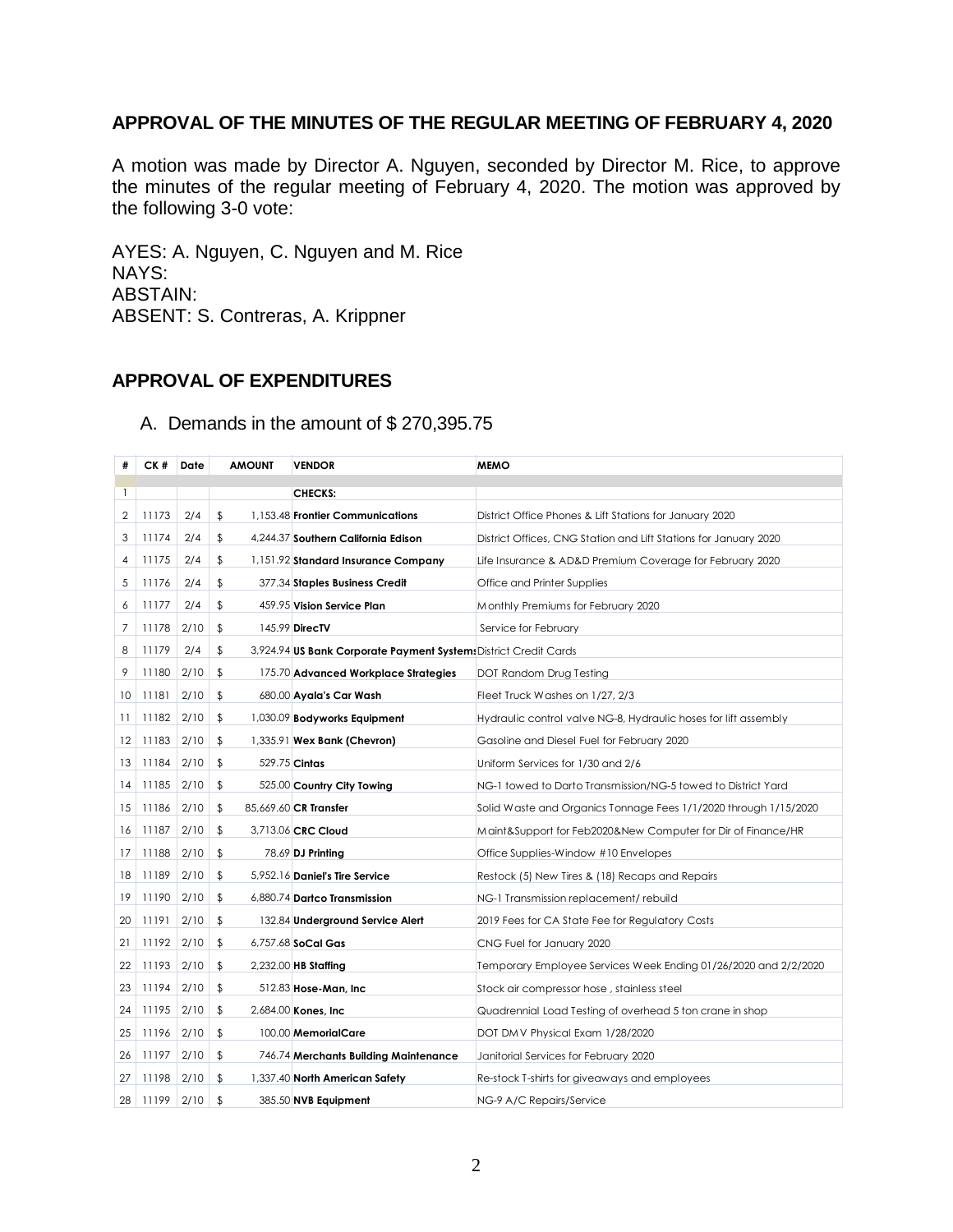| 29 | 11200      | 2/10 | \$         |                   | 28,148.50 OC Sanitation District                                         | Permit Fees for January 2020 (MCSD 5% = \$1,481.50)                    |  |  |
|----|------------|------|------------|-------------------|--------------------------------------------------------------------------|------------------------------------------------------------------------|--|--|
| 30 | 11201      | 2/10 | \$         |                   | 10,412.50 PumpMan                                                        | 3rd Qtr Pump System Planned Preventative Maint for all 4 Lift Stations |  |  |
| 31 | 11202      | 2/10 | \$         |                   | 61.68 RAYCOM                                                             | Re-stock truck 2-way radio antenna                                     |  |  |
| 32 | 11203      | 2/10 | \$         |                   | 198.02 Resource Communications                                           | Install cable to Boardroom for analog conference phone                 |  |  |
| 33 | 11204      | 2/10 | \$         |                   | 4,825.42 TEC of California                                               | NG-3 exhaust repair, re-stock brake pad/filters, NG-13 repairs,        |  |  |
|    |            |      |            |                   |                                                                          | air brake governor, NG-14 hydraulic repair                             |  |  |
| 34 | 11205      | 2/10 | \$         |                   | 26.50 Underground Service Alert                                          | (10) New Tickets for January 2020                                      |  |  |
| 27 | 11206      | 2/10 | \$         |                   | 1,800.11 Verizon Business                                                | Internet Connection for February 2020                                  |  |  |
| 28 | 11207      | 2/10 | \$         |                   | 3,127.50 Woodruff, Spradlin & Smart                                      | Legal Services for January 2020                                        |  |  |
| 29 |            |      | s          |                   | 181,517.91 CHECKS SUBTOTAL                                               |                                                                        |  |  |
| 30 |            |      |            |                   | <b>PAYROLL</b>                                                           |                                                                        |  |  |
| 31 |            |      |            |                   |                                                                          |                                                                        |  |  |
| 32 | <b>ACH</b> | 2/7  | \$         |                   | 5,554.92 <b>Paychex</b>                                                  | Board of Directors Payroll - Checks, Taxes, & Direct Deposits          |  |  |
| 33 | <b>ACH</b> | 2/11 | \$         | 64,721.02 Paychex |                                                                          | Employee Payroll - Checks, Taxes, & Direct Deposits                    |  |  |
| 34 | <b>ACH</b> | 2/7  | \$         |                   | 429.63 Nationwide Retirement Solutions                                   | 457 Deferred Compensation (100% Paid By Board of Directors)            |  |  |
| 35 | <b>ACH</b> | 2/11 | \$         |                   | 3,524.76 Nationwide Retirement Solutions                                 | 457 Deferred Compensation (100% Paid By Employees)                     |  |  |
| 36 | <b>ACH</b> | 2/11 | \$         |                   | 560.00 Nationwide Retirement Solutions                                   | 457 Roth (100% Paid By Employees)                                      |  |  |
| 37 |            |      | s          |                   | 74.790.33 PAYROLL SUBTOTAL                                               |                                                                        |  |  |
| 38 |            |      |            |                   |                                                                          |                                                                        |  |  |
| 39 |            |      |            |                   | <b>ACH PAYMENTS</b>                                                      |                                                                        |  |  |
| 40 | <b>ACH</b> | 2/11 | $\sqrt{2}$ | 14,087.51 CalPERS |                                                                          | Retirement Contributions for 1/27/2020-02/09/2020                      |  |  |
| 41 |            |      | s          |                   | 14,087.51 ACH TRANSFERS SUBTOTAL                                         |                                                                        |  |  |
| 42 |            |      |            |                   |                                                                          |                                                                        |  |  |
| 43 |            |      | s          |                   | 270,395.75 TOTAL EXPENDITURES (HANDCUT, REGULAR, PAYROLL, ACH TRANSFERS) |                                                                        |  |  |
| 44 |            |      |            |                   |                                                                          |                                                                        |  |  |
| 45 |            |      |            |                   | <b>BANK TRANSFERS</b>                                                    |                                                                        |  |  |
| 46 | WIRE       | 2/5  | \$         | 250,000,00 LAIF   |                                                                          | Transfer Funds from LAIF to Union Bank Checking Account                |  |  |

A motion was made by Director M. Rice, seconded by President C. Nguyen, to approve the expenditures in the amount of \$ 270,395.75. The motion was approved by the following 3-0 vote:

AYES: A. Nguyen, C. Nguyen and M. Rice NAYS: ABSTAIN: ABSENT: S. Contreras, A. Krippner

## **REPORTS**

## **Report of President**

President C. Nguyen reported that he spoke with Director A. Krippner's wife and that she said that his condition is improving but that he was not ready to attend tonight's meeting. He is hoping to attend the next regular meeting on March 3, 2020.

Director M. Rice stated that she didn't feel that his absence from meetings should continue without a notice from a doctor. She stated that the Government Code provision with regard to Directors' attendance at Board meetings was brought to her by a constituent because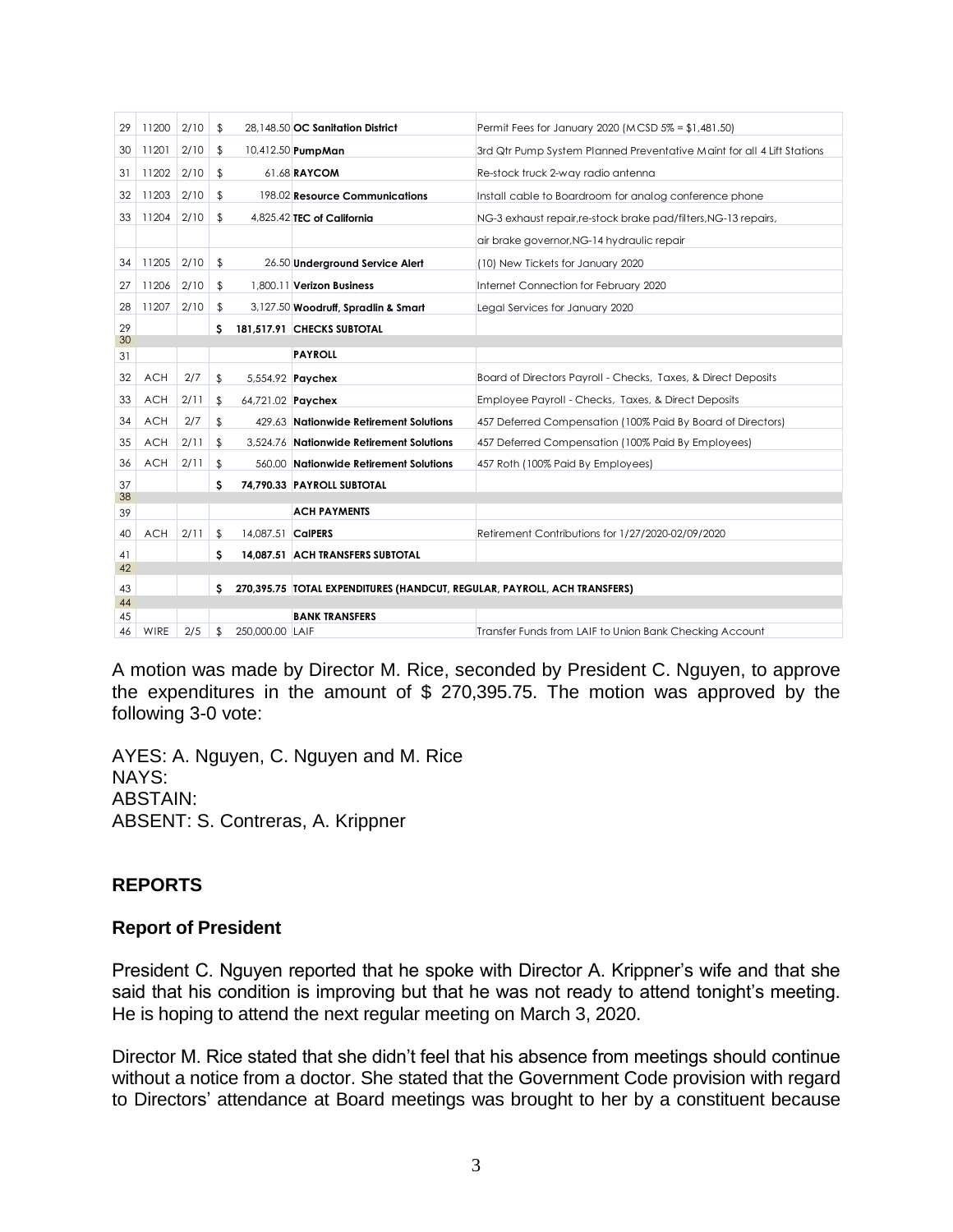they are concerned that there has not been clarification on his condition and how long he plans to be out.

General Counsel James Eggart stated that the District received a public records request for any policies regarding Directors being absent from meetings and the Government Code Statute that governs all elected officials was provided to the individual because the District does not have it own policy with regard to this matter.

Director M. Rice stated that she just wants the District to be protected.

#### **Report of General Manager**

Finance/HR Director R. Housley stated that GM K. Robbins was out because he was not feeling well. He asked that Finance/HR Director R. Housley mention that the District is considering a small pilot program of specialized equipment for fire suppression within the solid waste trucks due to the increased amount of fires recently that were caused by improperly disposed of batteries.

## **Report from CR&R – 4 th Quarter Tonnage Report**

Gregory Karapoulios from CR&R reported that the Districts total tonnage for 2019 was reported to be 55% and that the Districts new green organics containers were doing well with diversion from landfills.

He stated that CR&R sent out a newsletter to all Midway City residents and businesses explaining the recent truck fires caused by batteries being disposed of improperly and advising residents to properly dispose of hazardous waste.

#### **CONSENT CALENDAR**

A. Approve and file the Treasurer's Investment Report for January 2020

B. Approve the January 2020 Financial Reports and Budget Review for the Period of July 1, 2019 through January 31, 2020

C. Approval of Payment to the City of Westminster in the Amount of \$38,600 to adjust Midway City Sanitary District Manholes to Finished Grade within the Public Right-of-Way from Street Projects Year 2018-2019

A motion was made by Director M. Rice, seconded by Director A. Nguyen, to approve the Consent Calendar. The motion was approved by the following 3-0 vote:

AYES: A. Nguyen, C. Nguyen and M. Rice NAYS: ABSTAIN: ABSENT: S. Contreras, A. Krippner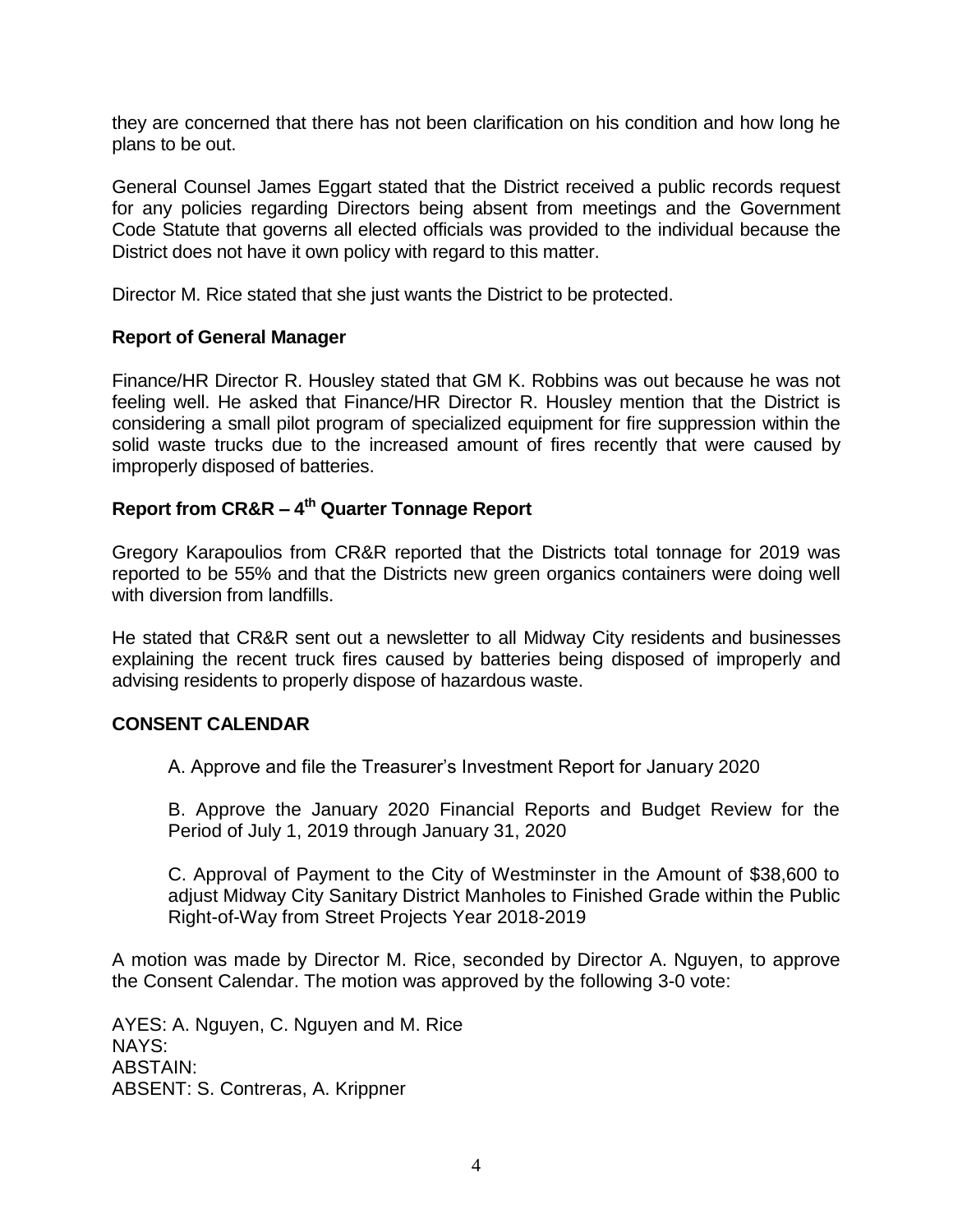### **OLD BUSINESS**

None

#### **NEW BUSINESS**

A. Receive and File the June 30, 2019 Actuarial Valuation and GASB 75 Report for Fiscal Year Ending June 30, 2020 on the Other Post-Employment Benefits (OPEB) Liabilities of the Midway City Sanitary District

Finance/HR Director R. Housley stated that this valuation report is specific to the District's health care for retirees and active employees and that the District has a trust fund set up for this. This valuation is done every two years by an outside firm and according to government standards. It is then audited by the Districts independent auditors and gives a financial snapshot of the District's liabilities for those benefits that have been promised. In this report, which covers this year and next year, the District has additional net assets in the amount of \$903,611 due to changing assumptions, the market doing better than expected and health care premiums not rising as high or as fast as expected, as in previous years. He stated that the District will be requesting refunds in order to use these assets to pay for retiree benefits costs.

A report of a summary of Staff's recommendation was provided and considered by the Board. A motion was made by President C. Nguyen, seconded by Director M. Rice, to receive and file the June 30, 2019 Actuarial Valuation and GASB 75 Report for Fiscal Year Ending June 30, 2020 on the Other Post-Employment Benefits (OPEB) Liabilities of the Midway City Sanitary District. The motion was approved by the following 3-0 vote:

AYES: A. Nguyen, C. Nguyen and M. Rice NAYS: ABSTAIN: ABSENT: S. Contreras, A. Krippner

B. Discussion and Consideration of Employee of the Year Award Recipient

A report of a summary of Staff's recommendation was provided and considered by the Board. A motion was made by President C. Nguyen, seconded by Director M. Rice, to approve staff recommendation and honor Utility/Relief Driver, Shannan Clarke with a plaque at a luncheon on April 1, 2020. The motion was approved by the following 3-0 vote:

AYES: A. Nguyen, C. Nguyen and M. Rice NAYS: ABSTAIN: ABSENT: S. Contreras, A. Krippner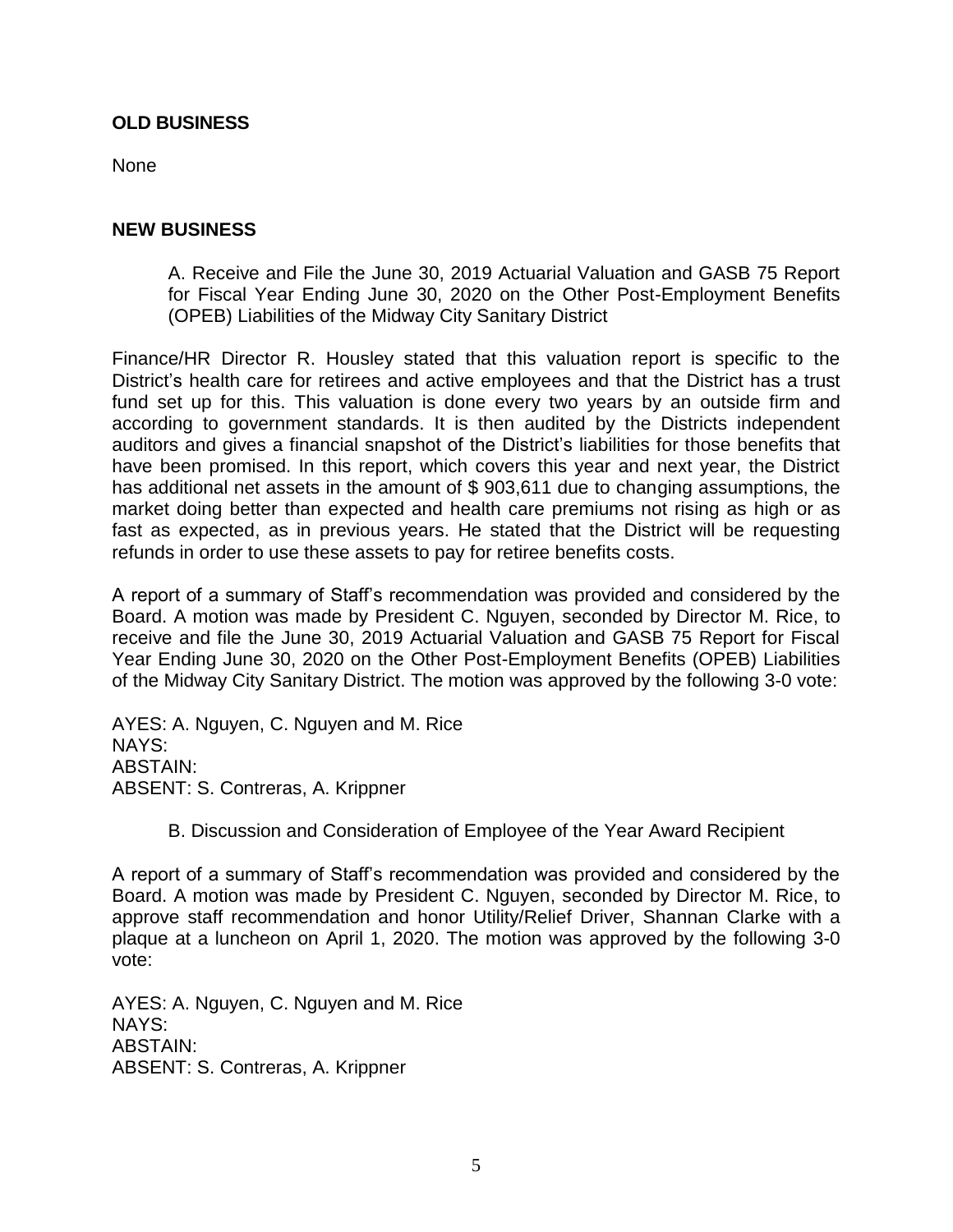C. Consider Approval of Updated Rate Schedule for General Counsel Legal **Services** 

General Counsel James Eggart stated that since this item involves a rate adjustment for the law firm he works for, and since the firm is his employer, he would recuse himself. MR. Eggart left the room during the Board's discussion and consideration of this item.

A report of a summary of Staff's recommendation was provided and considered by the Board. A motion was made by Director A. Nguyen, seconded by Director M. Rice, to approve the updated rate schedule for General Counsel legal services provided pursuant to the existing Attorney-Client Fee Agreement with Woodruff, Spradlin & Smart, APC. The motion was approved by the following 3-0 vote:

AYES: A. Nguyen, C. Nguyen and M. Rice NAYS: ABSTAIN: ABSENT: S. Contreras, A. Krippner

General Counsel James Eggart returned to the meeting.

President C. Nguyen reported that the Board approved the rate schedule increase for General Counsel and thanked him for his good work.

## **INFORMATIONAL ITEMS**

A. Rate Study – Hourly Rate of Pay for Legal Counsel Fees

B. Nationwide Plan Review of Midway City Sanitary District as of march 31, 2019

C. Orange County Sanitation District News Release – Water Agencies in Orange County Initiate Steps to Protect Public Health

D. Letter of Thanks from the Little Saigon – Westminster Tet Parade Committee

Receive and file.

## **BOARD CONCERNS/COMMENTS**

Director M. Rice stated that her only concern is the person from her neighborhood who brought her a copy of the Government Code statute relating to Board member attendance at District meetings. She stated that people want to know why and for how long Director A. Krippner will be absent.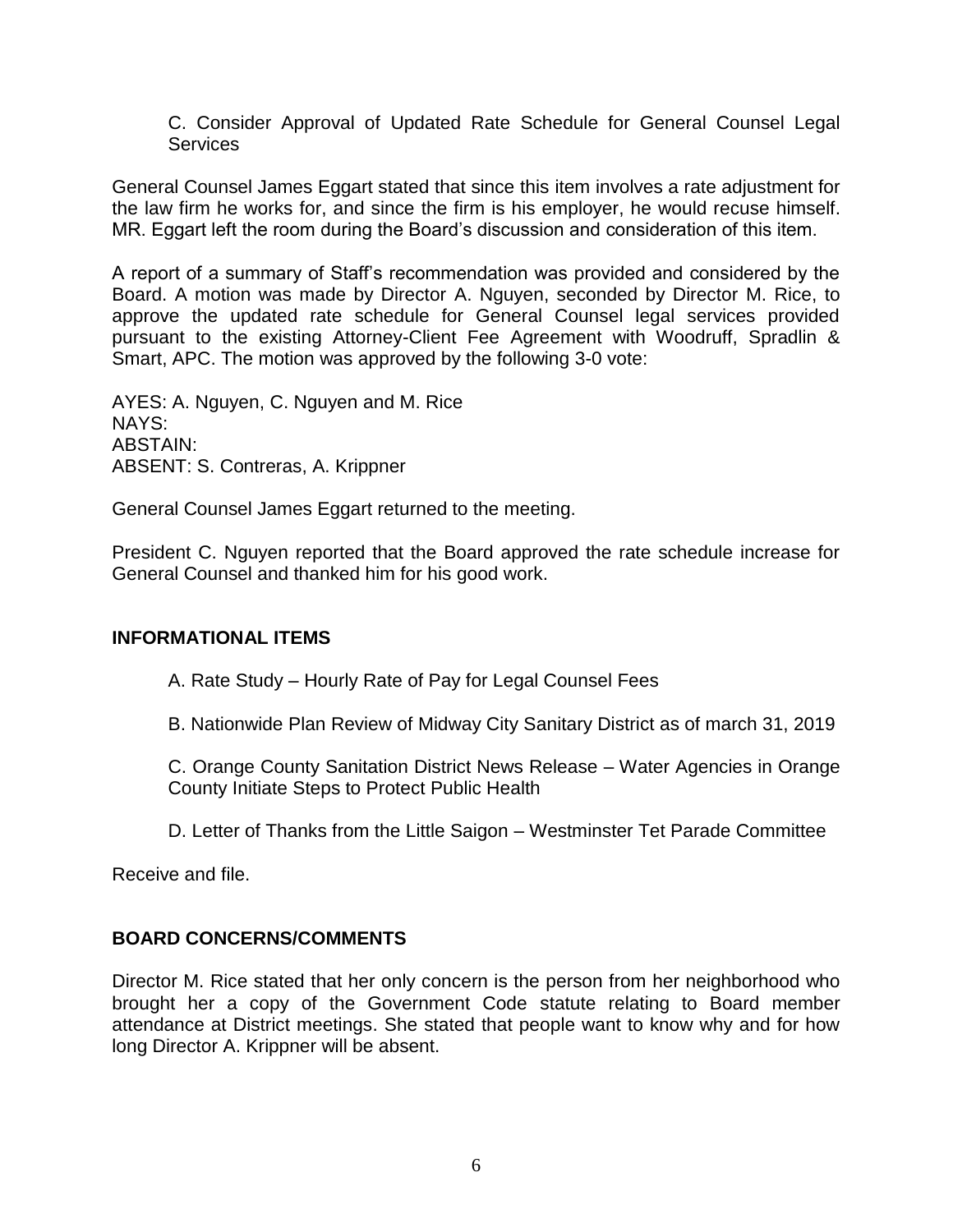### **GM/STAFF CONCERNS/COMMENT**

Finance/HR Director R. Housley stated that he would be out of the office on Wednesday and Thursday, February 19th and 20th for jury duty and would return on Friday, February 21st. He stated that GM K. Robbins should be back in the office on Wednesday, but if not, Director of Operations/Safety N. Castro would be in charge.

Finance/HR Director R. Housley stated that the District has a new employee through the temp agency because receptionist J. Book would be out for the month of March, and she seems to be working out well.

## **GENERAL COUNSEL CONCERNS/COMMENTS**

General Counsel James Eggart asked for clarification from the Board as to whether they wished for him to bring back a confidential memo related to the vacancy issue.

Director M. Rice stated that she just wants to know what the District needs to do in relation to the Government Code statute information her neighbor brought to her.

General Counsel James Eggart stated that the government statute does not govern what the Districts obligations are with respect to that and that it is up to the discretion of the Board. The State law does not direct what the District should do – it governs when the elected official is deemed to have vacated the office because they cannot discharge their duties and none of them apply at this time. He stated that he will work with staff on the appropriate way to get information, and what can be disclosed given people's privacy rights.

President C. Nguyen directed General Counsel James Eggart to bring something back onto the next agenda so that the Board could discuss it.

General Counsel James Eggart thanked the Board and stated that the 30-plus year relationship between the District and Woodruff, Spradlin & Smart was a valuable one and that it has been his pleasure to serve the Board.